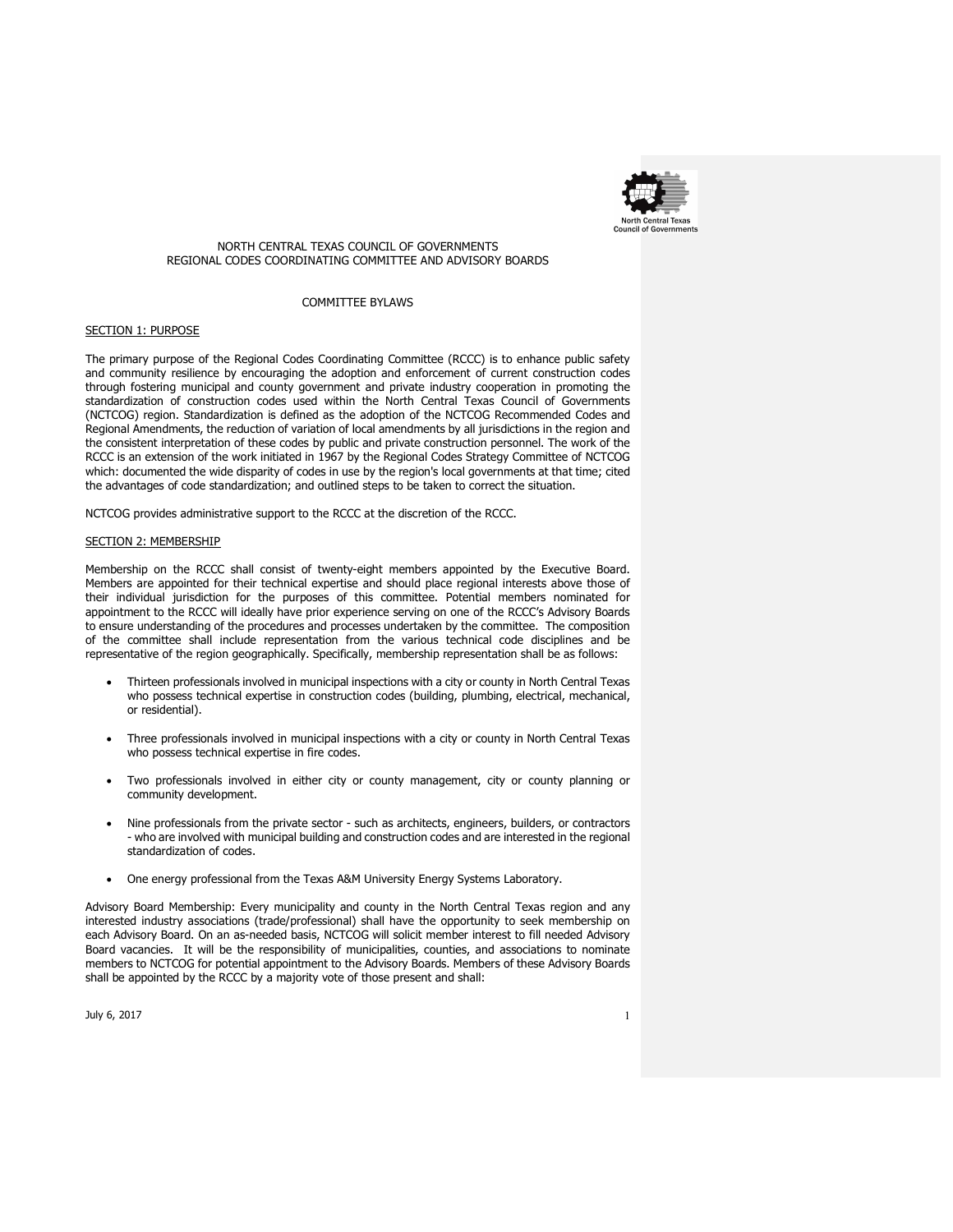

- 1) be a representative of a public jurisdiction or a professional association; and,
- 2) have technical expertise in that board's area of interest; and,
- 3) be inclined to act in the interest of the region.

The overall number of Advisory Board members may change from time to time as approved by the RCCC, as long as at least two-thirds of advisory board members are from the public sector. Members shall be appointed in an effort to satisfy representation from municipalities of varying size and geographic location across the region.

The RCCC shall appoint the chairperson and vice chairperson of each Advisory Board. The chairperson of each Advisory Board shall be a public sector member of the RCCC. These persons must be active public or private sector members of the representative Advisory Board and may or may not be members of the RCCC. Priority shall be given to active public sector members over private sector members. The RCCC may remove the chairperson or vice chairperson at any time by vote as per Section 6 below.

# **SECTION 3: TERMS OF OFFICE**

Each October, members of the RCCC shall be appointed by the Executive Board to two year staggered terms with one-half of the members of the RCCC appointed each year. In order to be nominated for appointment to the RCCC, a nomination form must be submitted by potential new members. NCTCOG will notify current members of the RCCC whose terms are expiring and current advisory board members that the opportunity to serve on the RCCC is available. NCTCOG will collect the nomination forms and the RCCC will review and vote on which prospective members will be appointed or reappointed to the RCCC.

The RCCC shall vote to appoint one member as chairperson and another as vice-chairperson. There is no limit to the number of terms a member may serve.

## SECTION 4: ATTENDANCE

After missing either three consecutive meetings or four meetings in the previous twelve months, the RCCC will vote on the removal of the member. Removal may be appealed to the RCCC for reason of extenuating circumstances. If the appeal process is not successful and a vacancy is declared, the vacancy will be filled in accordance with the procedures outlined in SECTION 2: MEMBERSHIP of this document.

Members may send alternates when necessary to avoid an absence being counted. The alternate will have the same voting rights as the member. It is the member's responsibility to sufficiently brief the alternate on the RCCC meeting agenda items.

Records of attendance will be maintained by NCTCOG and presented at each meeting as part of the RCCC summary notes.

### SECTION 5: MEETINGS

The RCCC shall meet approximately once every quarter for the purpose of transacting business.

The first meeting of every NCTCOG fiscal year (from October 1 – September 30) will be to recognize new and retiring members, examine progress, and set future goals.

Meetings are open, but because their primary purpose is the exchange of ideas between RCCC members, non-members who wish to speak at a meeting must notify NCTCOG or the chairperson prior to the meeting and submit to the chairperson's wishes regarding the length of time they will be allowed to speak. Members are encouraged to seek a variety of opinions and evidence on matters of substantial controversy.

July 6, 2017  $\hphantom{\text{u}}$ 

Formatted: Strikethrough

Formatted: Font color: Red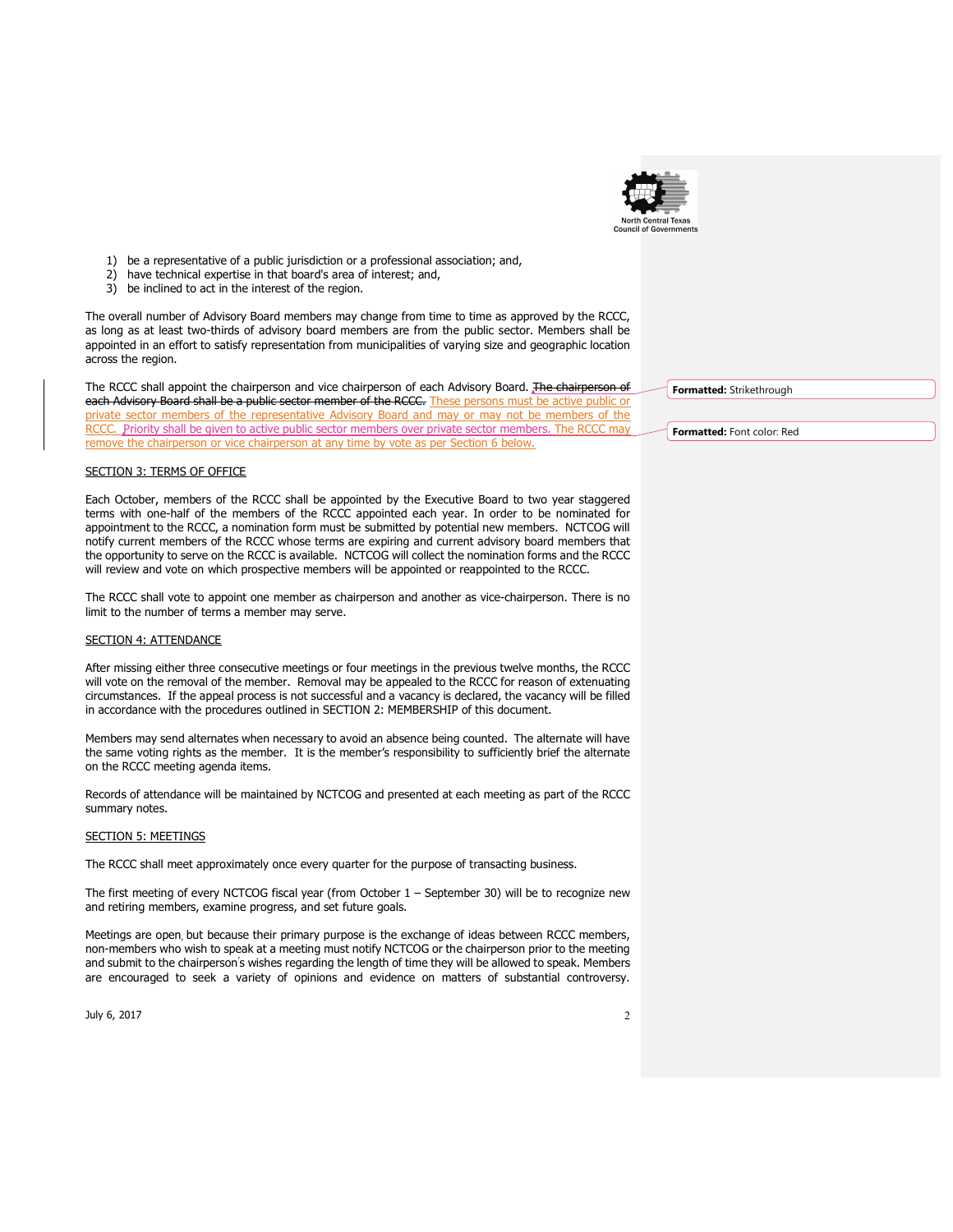

Information should be presented in a concise methodical fashion (see Section 9: Policy for RCCC and Advisory Board Activities). Roberts Rules of Order shall be followed in making motions and conducting meetings.

# ADVISORY BOARD MEETING POLICY

Based upon current fiscal considerations, this section outlines the meeting policy for the Advisory Boards of the RCCC. This meeting policy is not intended to limit the work of the Advisory Boards. The goal is to encourage thorough code review and the preparation of recommendations prior to Advisory Board meetings. The additional preparation should allow for more productive and efficient Advisory Board meetings.

#### 1) Number of Meetings

During NCTCOG's fiscal year (which runs from October through September), the Advisory Boards will have no more than twenty-five full-day NCTCOG-hosted meetings. This allows five meetings per Advisory Board. Since a code review cycle spans two fiscal years, each Advisory Board may have ten full-day meetings for the purpose of code review during a code review cycle. If additional meetings are necessary, Advisory Boards may hold off-site meetings. However, NCTCOG will not be responsible for preparing handouts or meeting summaries for off-site meetings.

Advisory Boards may share meeting days. For example, if the Fire Advisory Board meets in the morning and the Electrical Advisory Board meets in the afternoon, only one full-day meeting will be counted. Further, if the Fire Advisory Board only needs four meetings for the year, another Board may use the extra meeting. Task Force meetings do not count toward the twenty-five meeting limitation if they do not require NCTCOG attendance.

#### 2) Meeting Attendance

Attendance at NCTCOG-hosted Advisory Board meetings will be recorded. After missing three consecutive meetings or four meetings in the previous twelve months, the advisory board will vote to determine whether or not the member shall be removed from the board. Removal may be appealed to the RCCC for reason of extenuating circumstances. If the appeal process is not successful and a vacancy is declared, the Advisory Board Chair, Advisory Board, or NCTCOG shall be asked to recommend a new representative for approval by the RCCC. Members may send alternates when necessary to avoid an absence being counted. The alternate will have the same voting rights as the member. It is the member's responsibility to sufficiently brief the alternate on the Advisory Board meeting agenda items. Records of attendance will be maintained by NCTCOG and provided at each meeting as part of the meeting summary notes.

#### 3) Recommendations to the RCCC

In order to forward recommendations to the RCCC, a quorum must be present. A quorum consists of a simple majority of the current roster membership of Advisory Board members.

Recommendations to the RCCC require a two-thirds vote of those members present. The Advisory Boards are primarily working subcommittees where full and frank discussions may occur; therefore, each member of the Advisory Board shall be given the opportunity to speak at length to the issues at hand. Meetings are open, but because their primary purpose is the exchange of ideas between Board members, non-members who wish to speak at them must notify the chairperson prior to the meeting and submit to the chairperson's wishes regarding the length of time they will be allowed to speak. Members are encouraged to seek a variety of opinions and evidence on matters of substantial controversy. Information should be presented in a concise methodical fashion.

Roberts Rules of Order shall be followed in making motions and conducting meetings.

July 6, 2017  $\overline{\phantom{a}}$  3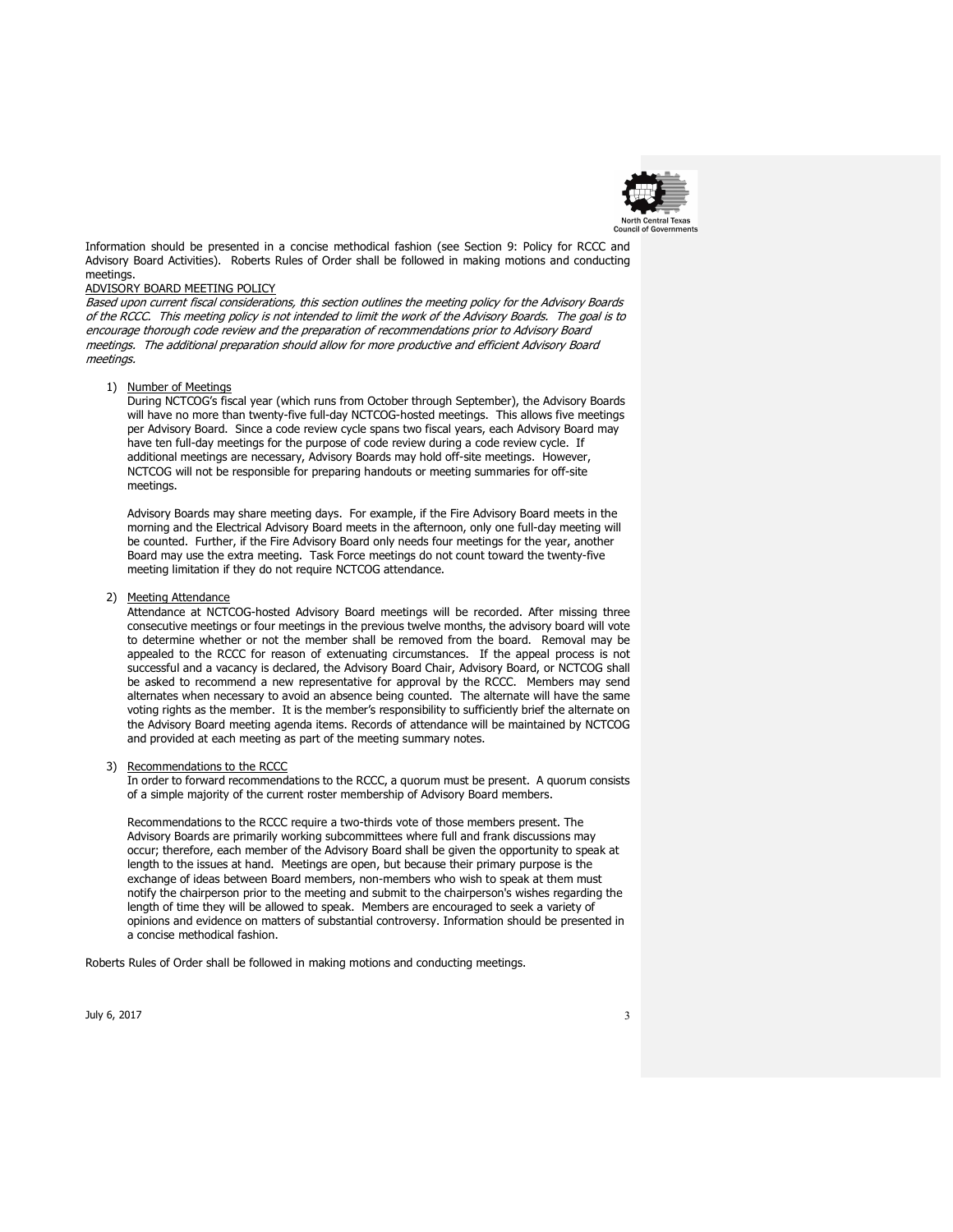

## SECTION 6: VOTING

A quorum and a positive vote of two-thirds of those members of the RCCC present is required to send a recommendation to the Executive Board and establish or abolish subcommittees or other special groups. This ensures the RCCC advice to the Executive Board represents a consensus of the RCCC and recognizes the stature of RCCC Advisory Boards or other subcommittees. All other actions require a quorum and only a majority vote of those members of the RCCC present.

A quorum consists of a simple majority of the current roster membership of RCCC.

## SECTION 7: ADVISORY BOARDS ESTABLISHED BY THE RCCC

The following Advisory Boards are hereby created:

- Building and Residential Advisory Board Provides support and technical advice to the RCCC on a wide range of building issues.
- Fire Advisory Board Provides support and technical advice to the RCCC on a wide range of fire issues.
- Plumbing and Mechanical Advisory Board Provides support and technical advice to the RCCC on a wide range of plumbing and mechanical issues.
- Electrical Advisory Board Provides support and technical advice to the RCCC on a wide range of electrical issues.
- Energy and Green Advisory Board Provides support and technical advice to the RCCC on a wide range of energy and green building issues.

Additional Advisory Boards/subcommittees may be created or any of the following Advisory Boards/subcommittees may be abolished by the RCCC following the voting procedures in SECTION 6: VOTING.

# SECTION 8: COMMITTEE BYLAWS

Changes to these bylaws can only be made by a positive vote of two-thirds of the RCCC's membership or by the NCTCOG Executive Board.

## SECTION 9: POLICY FOR RCCC AND ADVISORY BOARD CODE ACTIVITIES

This policy is established to define appropriate avenues for RCCC and Advisory Board code activities and to ensure that recommendations to the Executive Board represent a consensus of opinion among the region's public and private construction professionals.

The four sets of code activities in which the RCCC and Advisory Boards are involved include:

1) Model Codes Standardization

Code standardization will occur when all localities in the region adopt the NCTCOG recommended construction codes, local amendments are eliminated or replaced by NCTCOG Regional Amendments, and there is consistent interpretation of these codes by public and private

July 6, 2017  $\sim$  4  $\sim$  4  $\sim$  4  $\sim$  4  $\sim$  4  $\sim$  4  $\sim$  4  $\sim$  4  $\sim$  4  $\sim$  4  $\sim$  4  $\sim$  4  $\sim$  4  $\sim$  4  $\sim$  4  $\sim$  4  $\sim$  4  $\sim$  4  $\sim$  4  $\sim$  4  $\sim$  4  $\sim$  4  $\sim$  4  $\sim$  4  $\sim$  4  $\sim$  4  $\sim$  4  $\sim$  4  $\sim$  4  $\sim$ 

Formatted: Strikethrough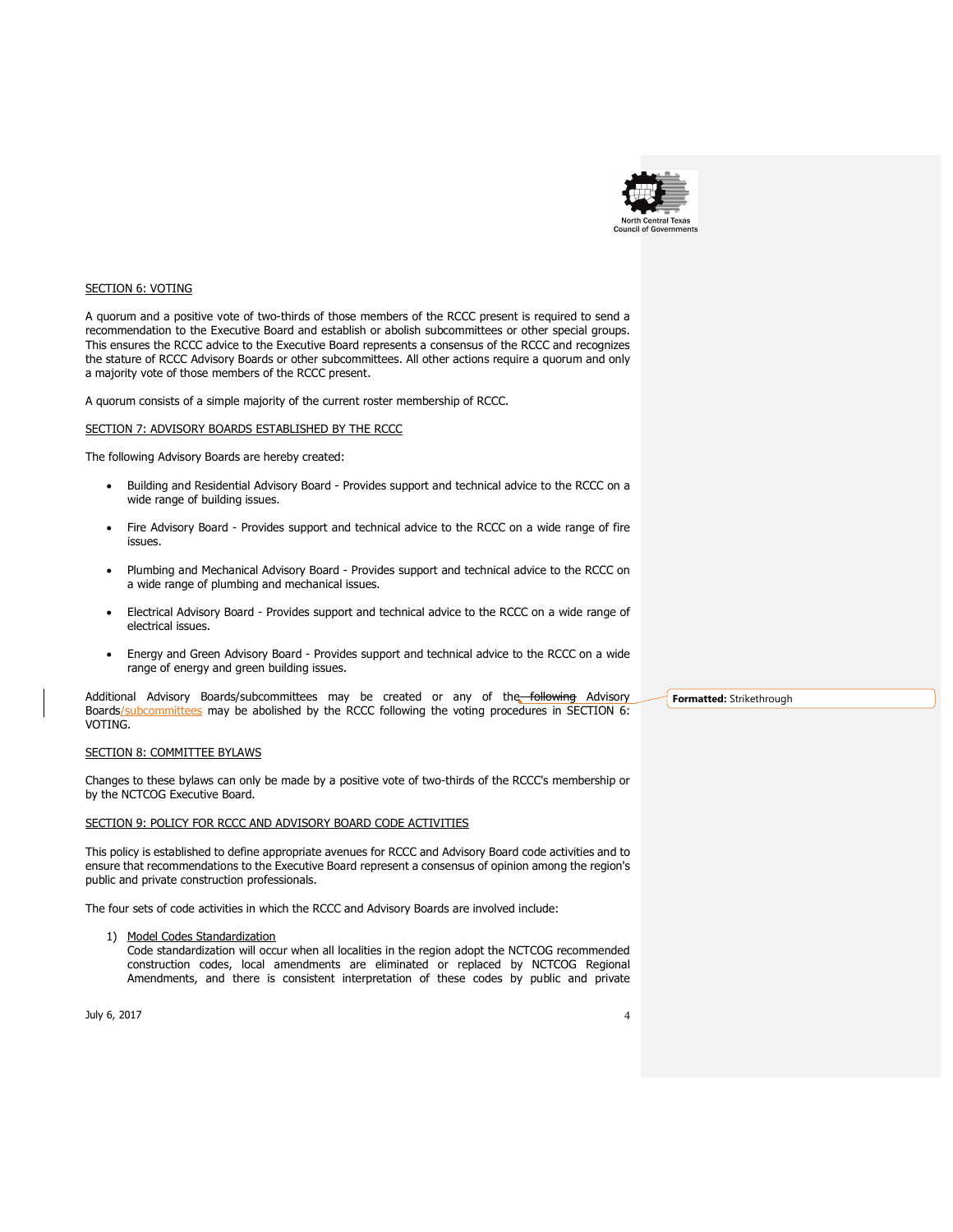

construction personnel.

Toward this end, the RCCC and NCTCOG: 1) recommend construction codes from those developed by various national codes organizations for adoption by the region's local governments 2) provide periodic documentation of codes disparity between the region's cities 3) provide code classes and informational seminars for public and private construction personnel and 4) provide information and technical assistance to localities which have expressed an interest in adopting the recommended codes and/or amendments.

- 2) Recommending Regional Amendments to the NCTCOG Executive Board and submitting Code Change Proposals to the code publisher
	- a. Regional Amendment Development and Code Change Process

A "Regional Amendment" is defined as a proposed regional change to a model code that is needed because of conditions unique to this region or because of deficiencies or errors in the code. Regional amendments recommended because of deficiencies or errors in the code should be submitted as code change proposals to the code publisher.

Each Advisory Board will have the option to carry out their activities utilizing the process outlined below:

- i. The process of developing amendments will be open and the public will be invited to submit proposals. The RCCC will forward proposals to the appropriate Advisory Board or Task Force(s).
- ii. Each Advisory Board will conduct up to approximately five day-long meetings at NCTCOG during NCTCOG's fiscal year to review all proposals and comments submitted by the Task Forces and the general public. To facilitate discussion and instant editing, NCTCOG staff will provide a laptop, projector, and screen. Attendees will be encouraged to bring their own hard copies of the applicable code books, recommendations, and comments. During these meetings, all amendments will be finalized.
- iii. If necessary, Advisory Boards may split into Task Forces to review specific sections of the applicable codes and to recommend amendments. Each Task Force will select one member to be responsible for setting the date, time, and location for the Task Force's meetings and for compiling recommendations, interpretations, and/or comments into one document.
- iv. Each Advisory Board will decide if its Task Forces should prepare meeting summaries. Task Force members will be responsible for meeting summaries, not NCTCOG. NCTCOG will take meeting notes and prepare meeting summaries for the Advisory Board meetings.
- v. Task ForcesAdvisory Boards will submit recommendations to NCTCOG for publication on the codes web page. Advisory Board members and the general public will be encouraged to review the recommendations and submit comments to NCTCOG staff, by email or on electronic media.
- vi. Amendments will be forwarded to the RCCC, and upon an approval vote as per ection 6 above, and then forwarded to the Executive Board. After Executive Board approval, the finalized amendments will be advertised and posted on the codes website.

July 6, 2017  $\,$  5  $\,$